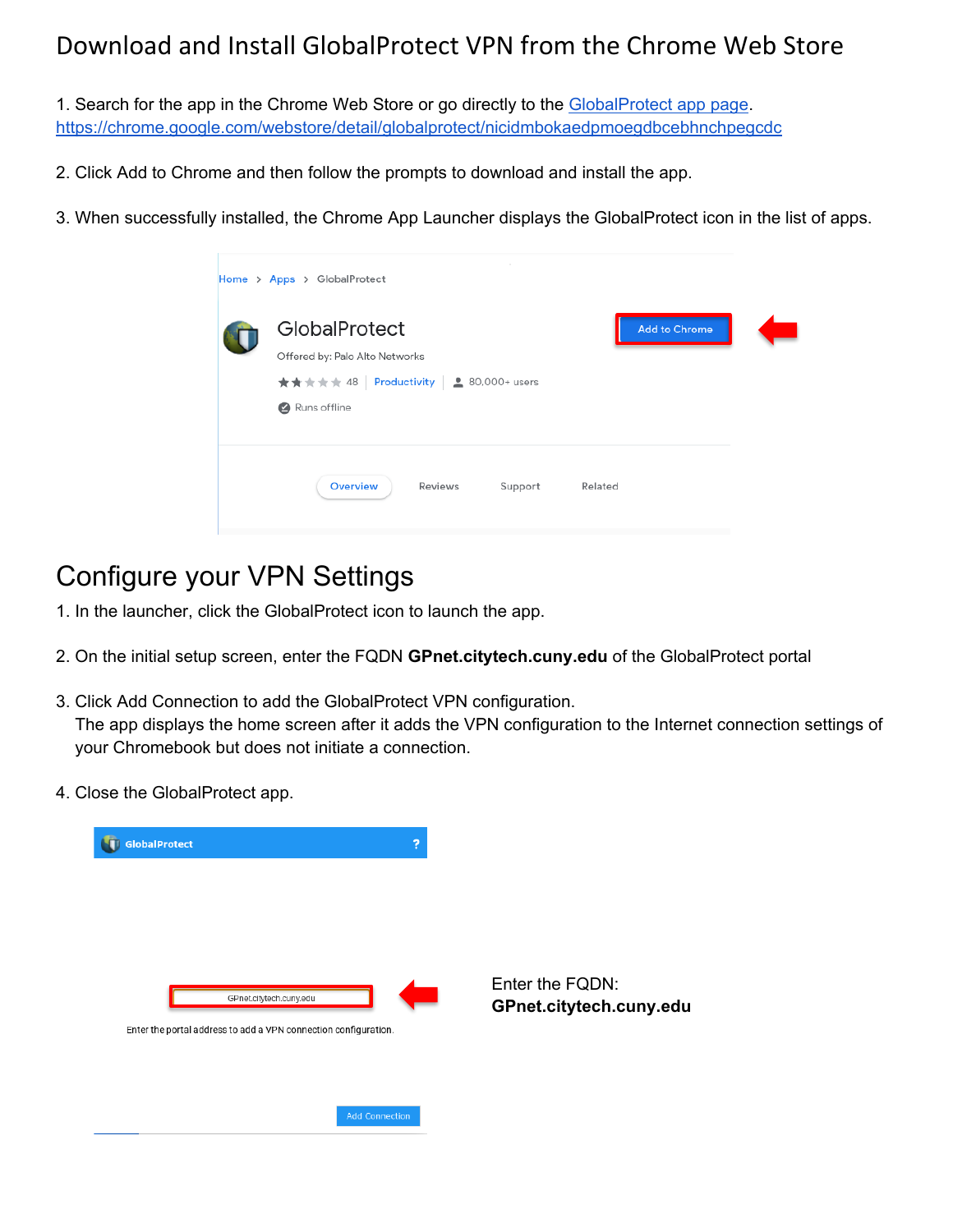#### Log into GlobalProtect

- 1. Click the status area at the bottom right corner of the Chromebook.
- 2. Select VPN Icon



 $\bullet$   $\bullet$  0 10:32

3. Select the portal [Gpnet.citytech.cuny.edu](https://Gpnet.citytech.cuny.edu) 



4. Enter your Username and Password for the portal and click Connect.

| <b>GlobalProtect Login</b> |  |
|----------------------------|--|
| Enter login credentials    |  |
| Portal                     |  |
| GPnet.citytech.cuny.edu    |  |
| Username                   |  |
| Password                   |  |
|                            |  |
| Connect                    |  |

If your authentication is successful, you will be connected to GlobalProtect.